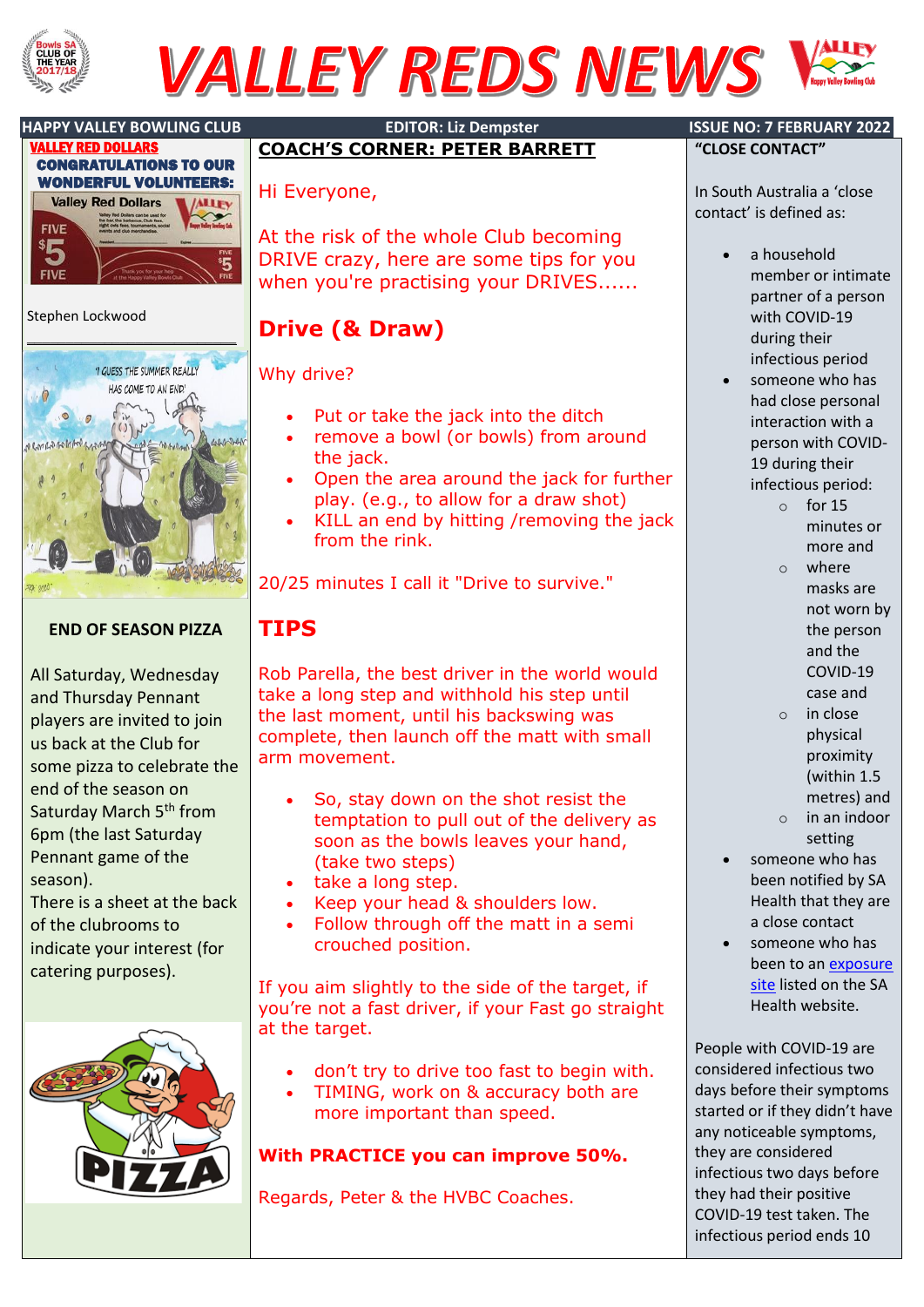

# **VALLEY REDS NEWS**

#### **HAPPY VALLEY BOWLING CLUB EDITOR: Liz Dempster ISSUE NO: 7 FEBRUARY 2022**



### **NEWS FROM THE TOURNAMENT DIRECTOR, BOB SCHULTZ:**

Planning is underway for the Joe Maiorana, Harcourts Tagni, **TRIPLE TREAT MIXED PAIRS EVENT,** pencilled in for Sunday 27<sup>th</sup> March. The format will be: 1 st game of 2 4 2 2<sup>nd</sup> game of 3 bowl pairs 3 rd game of 2 2 2 2

The day will be a 9.30 for 10am start. The cost will be \$25.00pp and include morning tea, a 2-course catered lunch and afternoon tea.

### **CLUB CHAMPIONSHIPS**

Sunday the 20th of Feb at 10.00 am:

#### Ladies & Men's Singles Finals:

Men's - Bruce Noll V Terry Steed

Women's - Sandy Barnes V Mary Baum

Semi-finals of the men's and Ladies pairs:

Sunday 13<sup>th</sup> of Feb.

1st round of the triples is Tuesday 1st March 6.00pm

1st Round of the fours is Friday 25th Feb 6.00pm

The history of any Club should be treasured and valued and recently I asked Beryl May, a HVBC Foundation and Life Member, to recall the beginnings of our Club. Here is what Beryl wrote:

The early foundation of the Club was instigated by the late Max Gage, who was at

that time, a member of the Meadows Bowling Club and had just moved into the area. Max advertised in the





local paper for people who might be interested in forming a Bowls Club at Happy Valley. Following a good response to this, a preliminary meeting was held in the Clubrooms of the Happy Valley Football Club which was attended by

some thirty to forty people, both male and female.

As a result, two committees were formed in early 1983, one for men and another for ladies. The Club was then registered, with the first Men's Club President being Max Gage and the first Ladies Club President was Jean MacIntosh. I am proud to have been a member of that Committee.

The Meadows Council (now the Onkaparinga Council) was approached for help and very soon, land was granted for

the purpose of our Club.

Early Committee meetings were held at the homes of Max Gage and Jean MacIntosh. Very soon, working bees were formed and were very well attended by both



men and women, with a lot of hard work being done to



create and develop the greens and the surrounds. After a period of levelling the ground etc., A Green was seeded by the ladies of the Club, who formed a "chain" across the green to distribute the seed by

days after they had their positive test taken.

With a high number of cases in the community close contacts may not receive an SMS from SA Health. If you know you are a close contact, please do not wait to be contacted – get tested and quarantine immediately.

If you do not meet the above definition of a close contact, monitor yourself for symptoms and get a PCR test as soon as any COVID-19 symptoms develop. *As a guide* to isolation times as of writing this: if you test positive you need to isolate for 10 days from when you took the test. If you are a "close contact" you must get a test and quarantine immediately for 7 days. If the first test is negative have a second test on day 6. A negative day 6 test is required for release from isolation. If you cannot isolate independently from the positive case, different isolation rules apply.

https://www.sahealth.sa.go v.au/wps/wcm/connect/pu blic+content/sa+health+inte rnet/conditions/infectious+ diseases/covid-19/testing+and+tracing/clos e+contacts **Please note that at all bowling clubs you are required to sign in manually or with your QR code, to use the hand sanitiser provided and to socially distance from others. You MUST wear a mask indoors and be seated to consume beverages or** 

**food.**